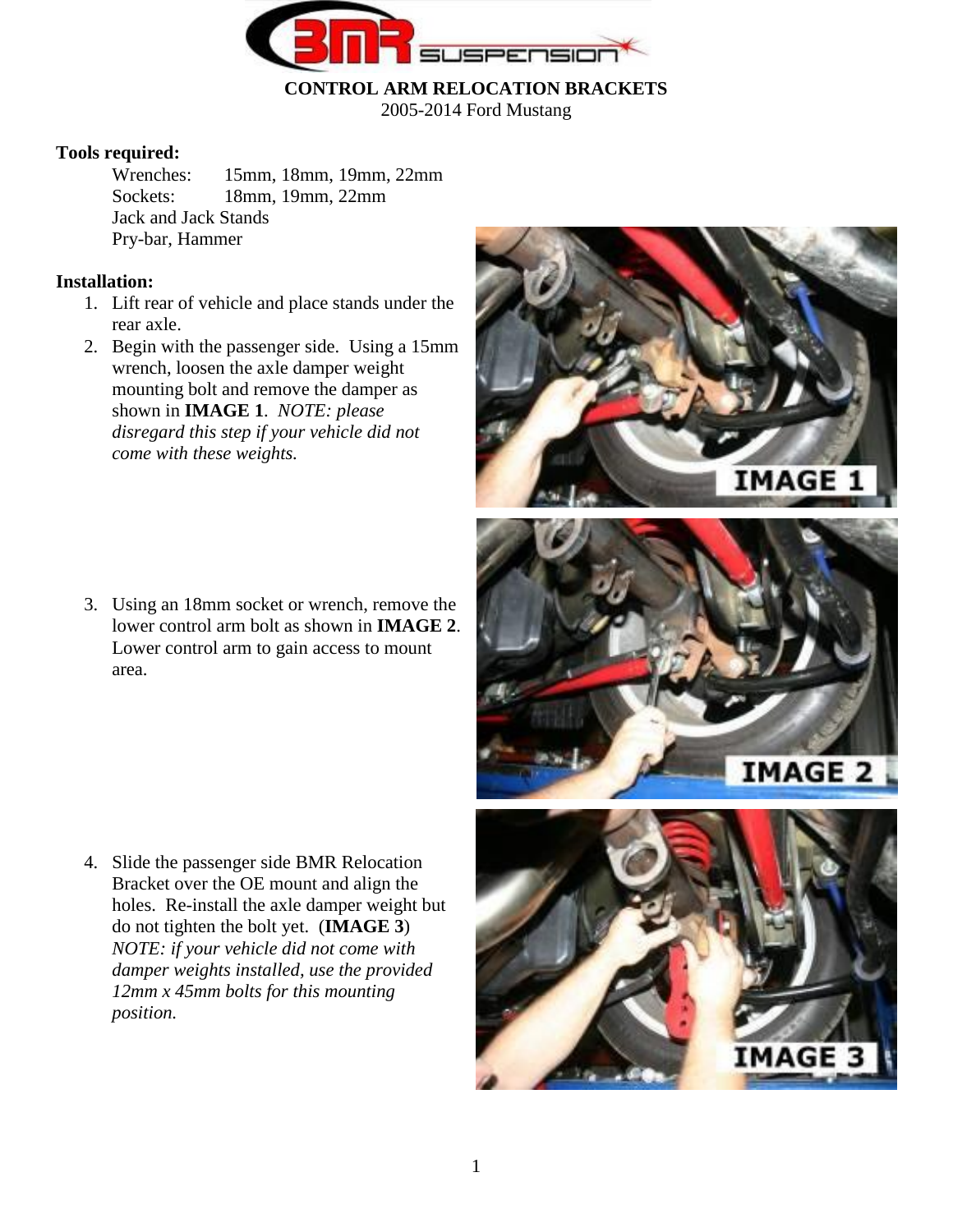5. Locate the gold colored bolt spacer and a 14mm x 110mm bolt from the provided hardware pack and install it into the OE mounting hole as shown in **IMAGE 4**. Do not tighten yet. When installed, it should look like **IMAGE 5**.





- 6. Locate the short 14mm x 35mm bolt, washer and nut in the hardware packet and insert it into the upper mount of the relocation bracket as shown in **IMAGE 6**. Slide a 22mm wrench up into the control arm mount and onto the nut. Tighten the bolt to 129 ft/lbs. using a 22mm socket.
- 7. Tighten the sleeve and cross-bolt to 129 ft/lbs. then tighten the upper damper bolt to 45 ft/lbs. using a 22mm socket and wrench.
- 8. Position the control arm into the desired hole as shown in **IMAGE 7** and insert a new 14mm x 100mm bolt and nut. Tighten the bolt to 129 ft/lbs.



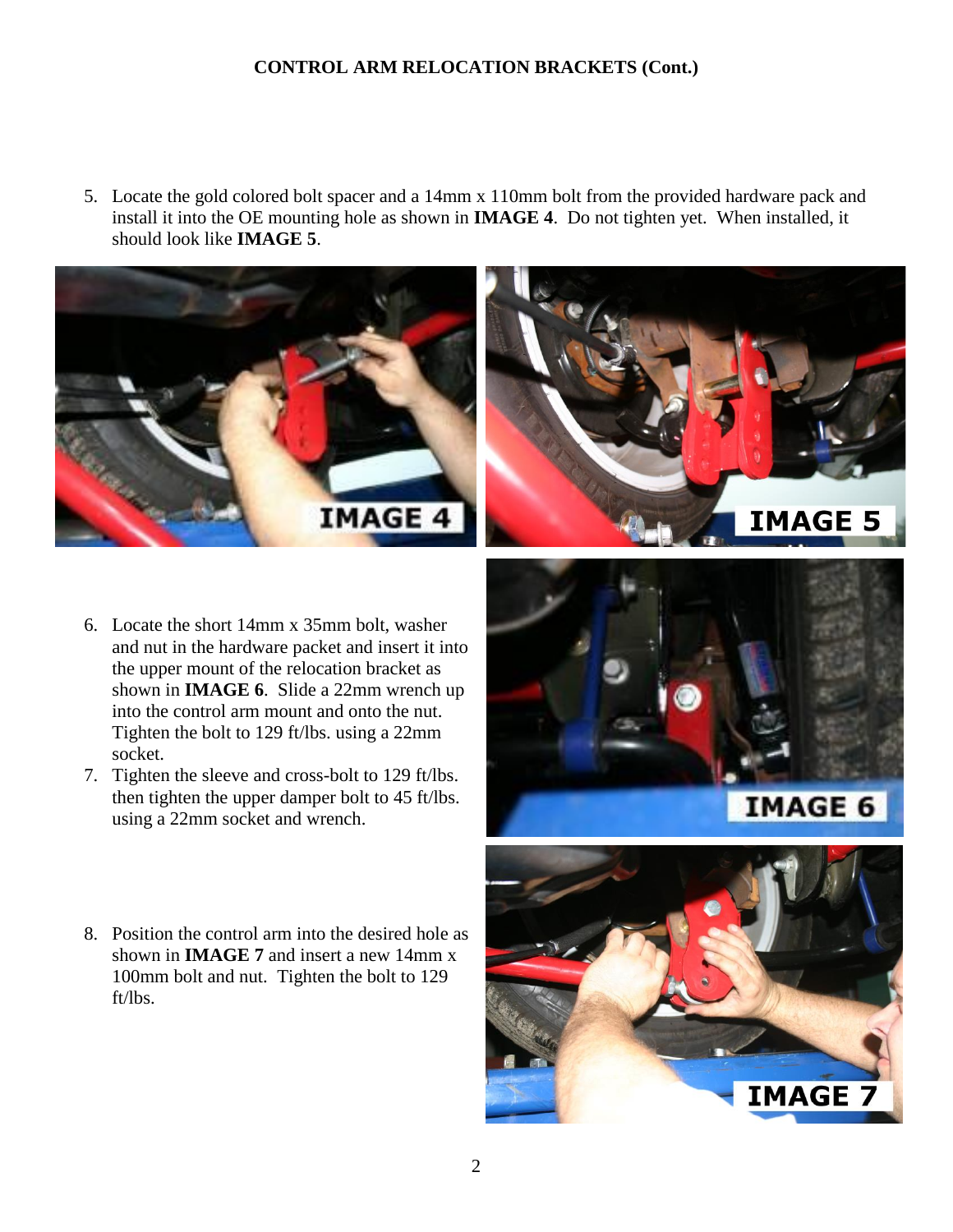9. Move to the drivers' side next and remove the axle damper weight using a 15mm wrench as shown in **IMAGE 8**. *NOTE: please disregard this step if your vehicle did not come with these weights.*

10. Using the 18mm wrench, loosen the control arm mounting bolt and lower the control arm out of the way. See **IMAGE 9**.

11. Using an 18mm wrench, remove the Panhard rod bolt as shown in **IMAGE 10**.

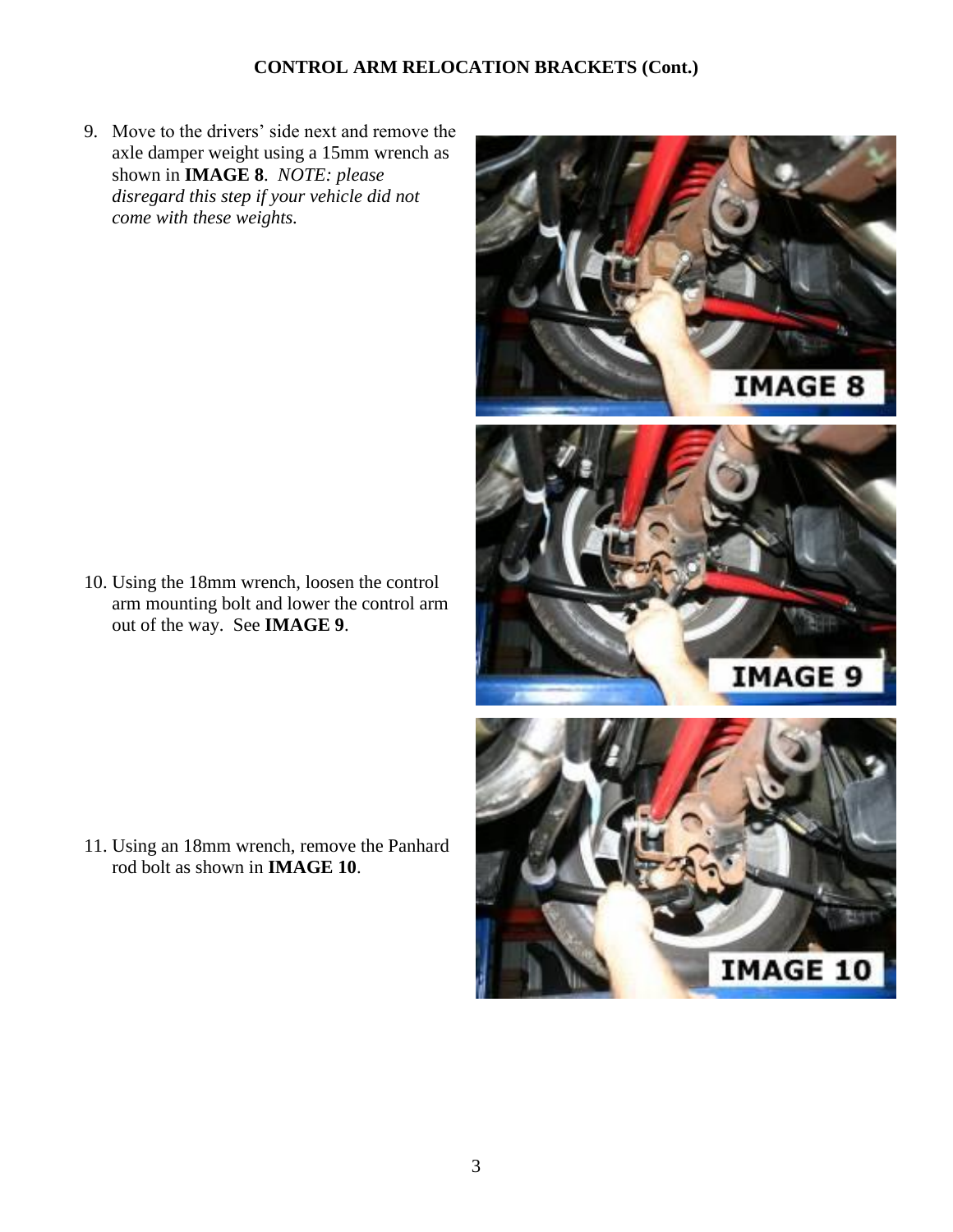12. Slide the BMR Drivers' side relocation bracket up onto the mount. The rear leg of the mount should fit up into the OE bracket of the rearend on the backside of the Panhard rod mount. Insert the provided spacer behind the upper hole as shown in **IMAGE 11**.

13. **NOTE:** While our brackets can work in conjunction with the factory damper weights, we recommend removing the dampers. If removing them, use the provided 12mm x 45mm bolts for this mounting hole. If retaining damper, re-install the damper weight but leave the bolt loose. See **IMAGE 12**.

14. As in step #5, install the gold spacer and 14mm x 110mm bolt and nut into the OE control arm mounting hole and leave the bolt loose. See **IMAGE 13**.